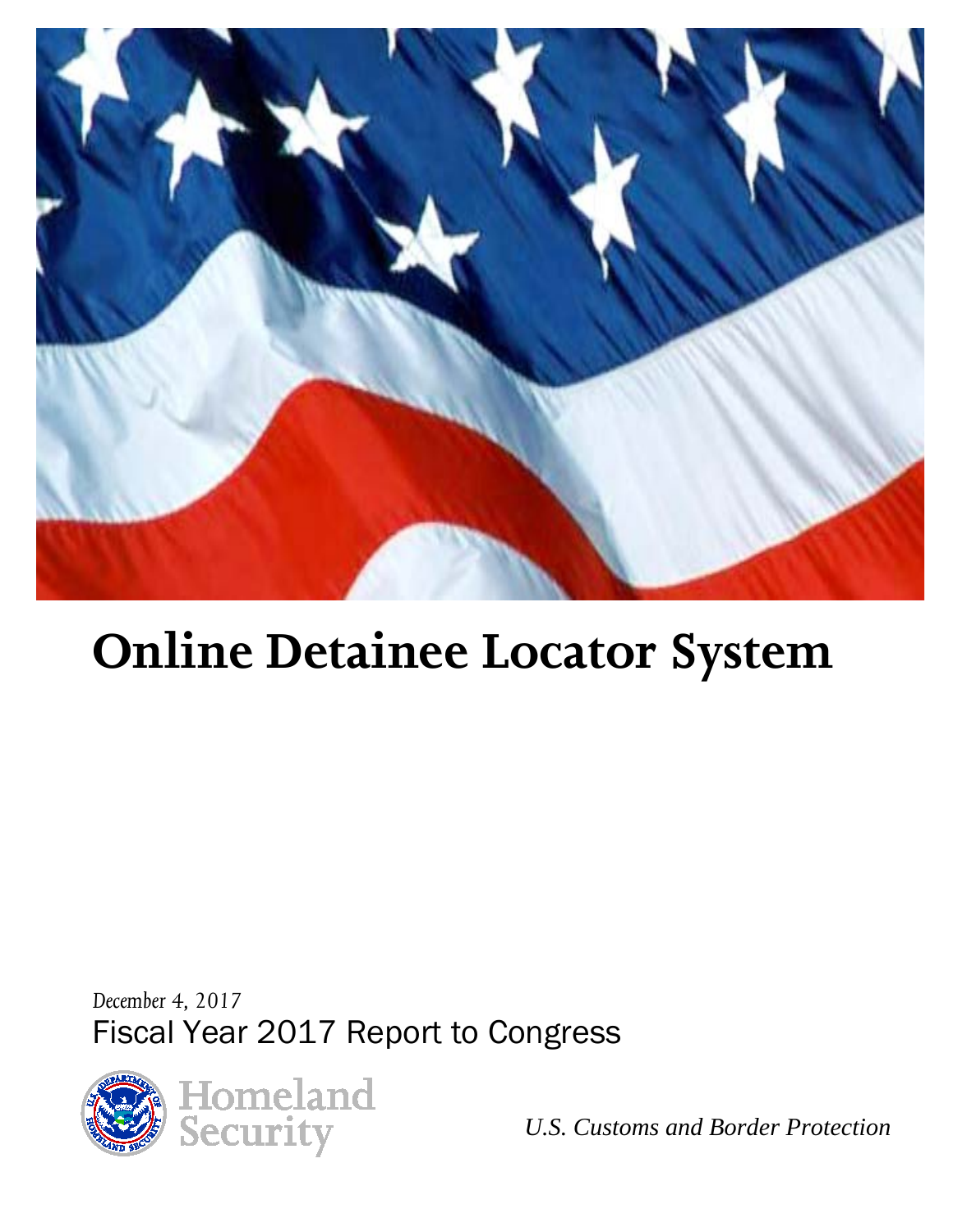## Message from the Acting Deputy Commissioner of CBP

#### December 4, 2017

I am pleased to present the following report, "Online Detainee Locator System," which has been prepared by U.S. Customs and Border Protection (CBP).

The report has been compiled pursuant to language set forth in House Report 114-668, which accompanies the Fiscal Year 2017 Department of Homeland Security Appropriations Act (P.L. 115-31). The report details the feasibility, cost, and benefits of developing and deploying an online detainee locator system.

Pursuant to congressional requirements, this report is being provided to the following Members of Congress:



The Honorable John R. Carter Chairman, House Appropriations Subcommittee on Homeland Security

The Honorable Lucille Roybal-Allard Ranking Member, House Appropriations Subcommittee on Homeland Security

The Honorable John Boozman Chairman, Senate Appropriations Subcommittee on Homeland Security

The Honorable Jon Tester Ranking Member, Senate Appropriations Subcommittee on Homeland Security

I would be pleased to respond to any questions you may have. Please do not hesitate to contact my office at (202) 344-2001 or the Department's Deputy Chief Financial Officer, Stacy Marcott, at (202) 447-5751.

Sincerely,

Ronald D. Vitiello Acting Deputy Commissioner U.S. Customs and Border Protection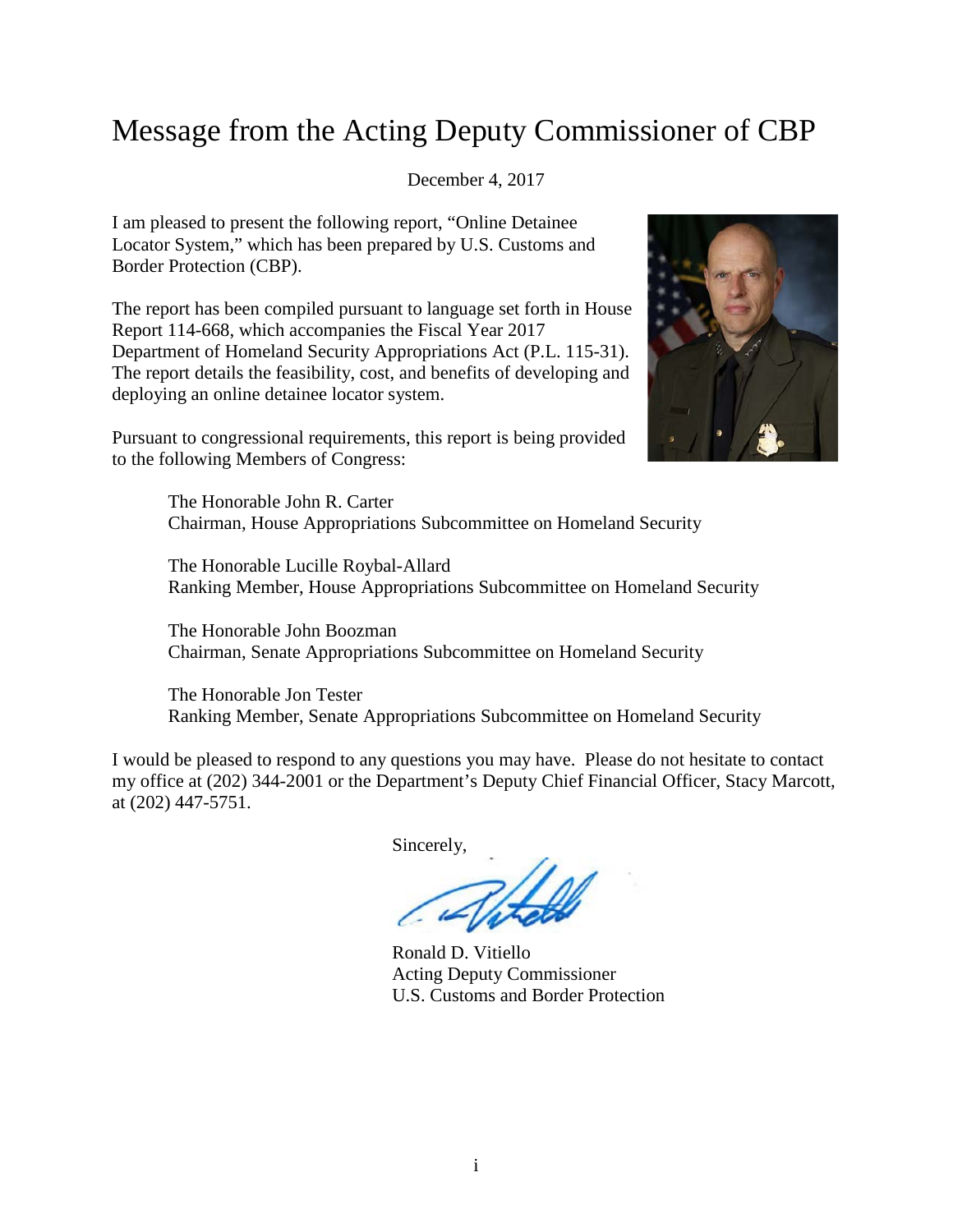## Executive Summary

This report provides an overview regarding the feasibility, cost, and benefits of developing and deploying an online detainee locator system (ODLS) within CBP. The intent of creating an ODLS is to provide the general public with an accessible system that would allow the public to conduct online Internet-based queries to locate persons detained by CBP for administrative and/or criminal violations.

CBP has reviewed the possibility of such a system and determined that an ODLS is not operationally feasible and should not be utilized within its short-term holding facilities. Individuals in CBP custody are held temporarily in short-term holding facilities, and this report will provide an overview of the operational tempo and the challenges of creating such a system.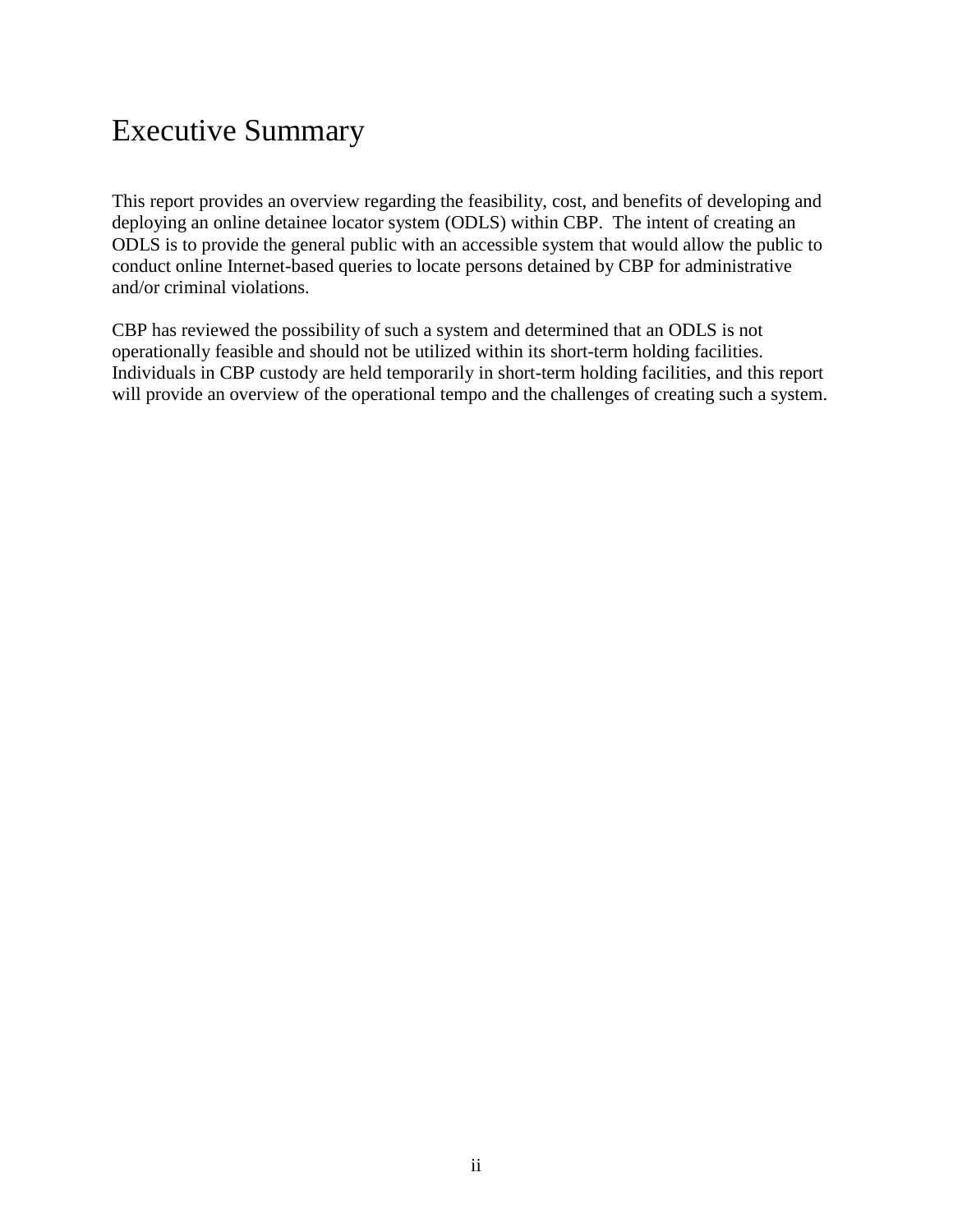

## **Online Detainee Locator System**

## **Table of Contents**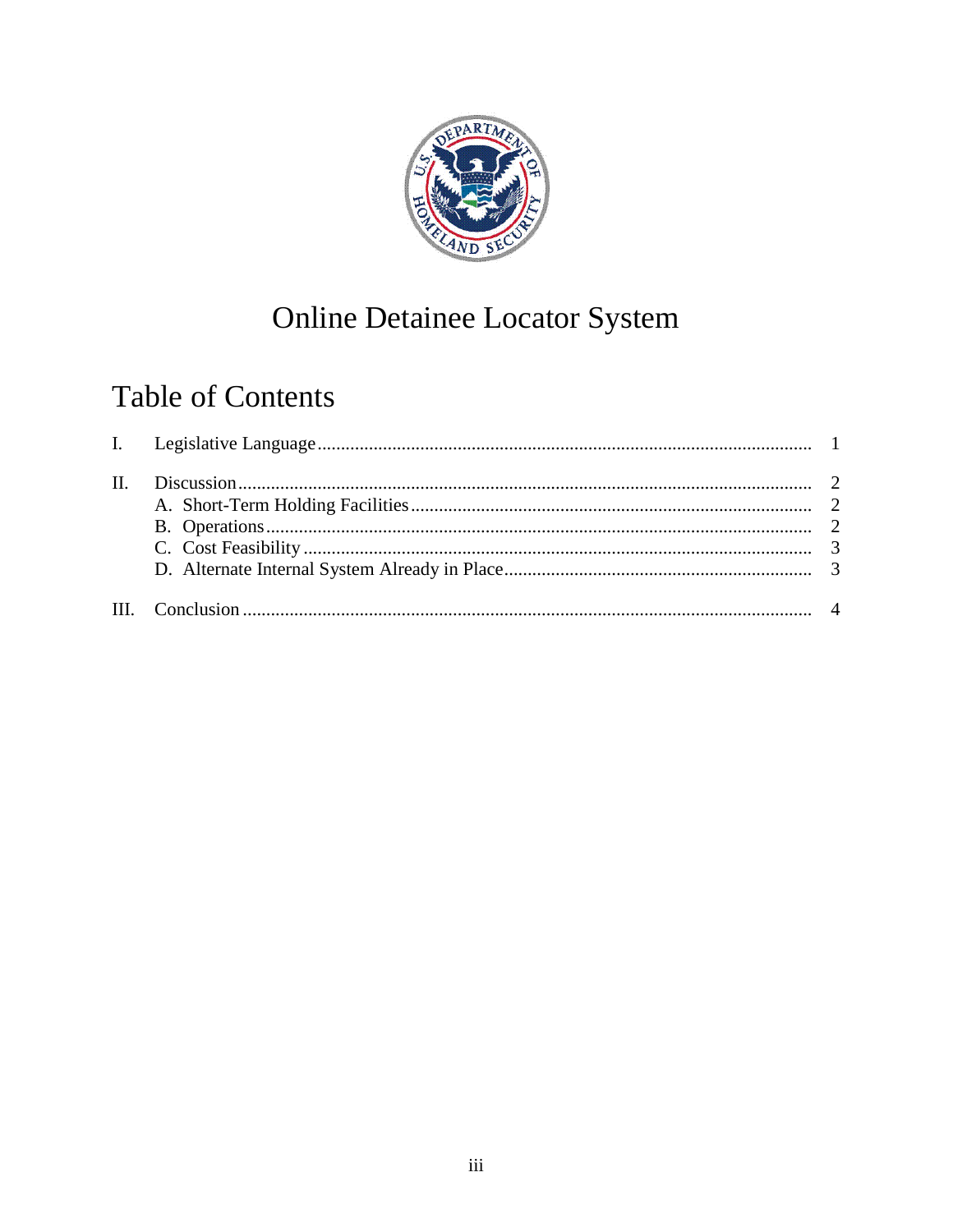## <span id="page-4-0"></span>I. Legislative Language

This document was compiled pursuant to the legislative language set forth in House Report 114-668, which accompanies the Fiscal Year (FY) 2017 Department of Homeland Security Appropriations Act (P.L. 115-31).

House Report 114-668 states:

Within 90 days of enactment of this Act, CBP shall report to the Committees on the feasibility, cost, and benefits of developing and deploying an online detainee locator system.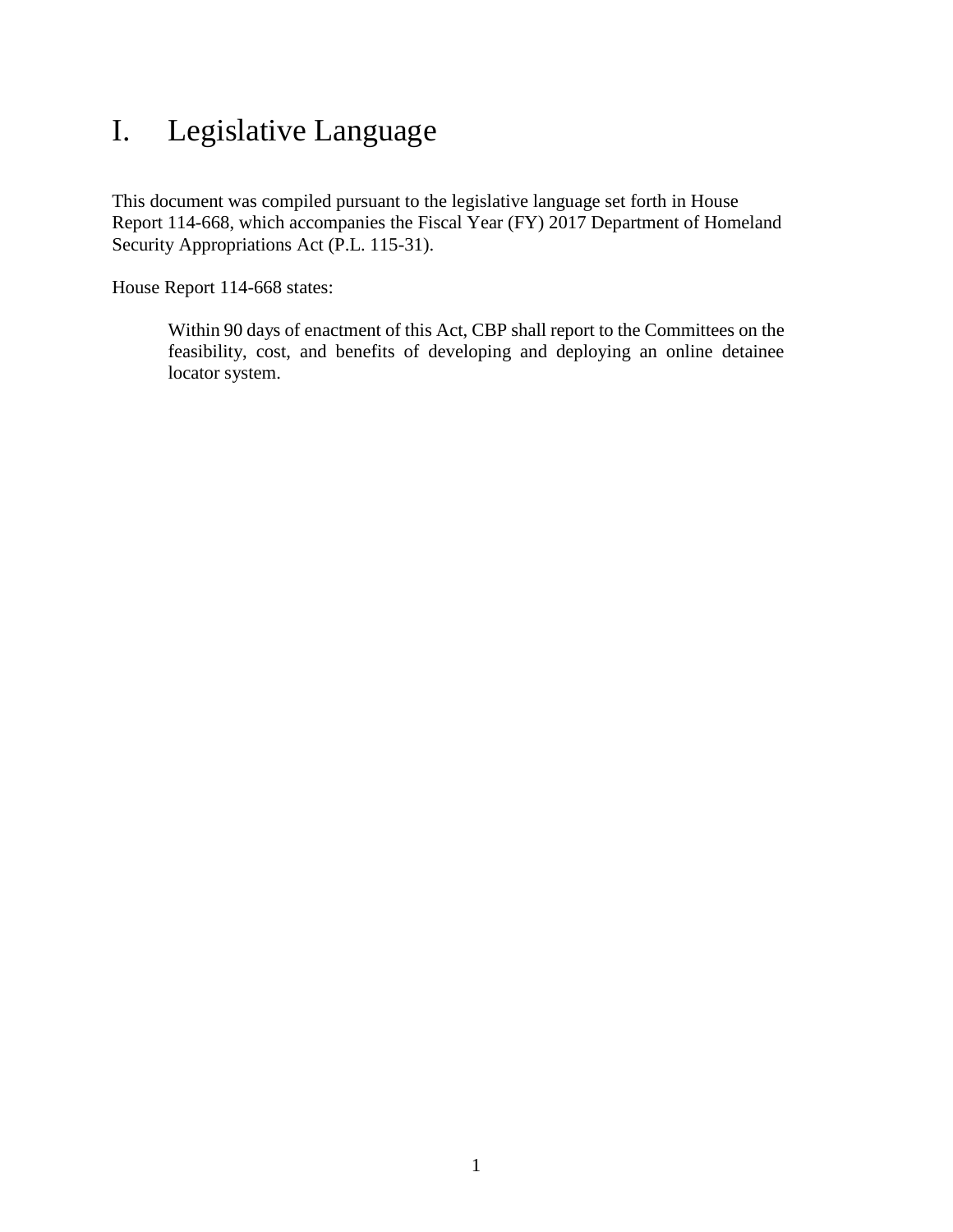## <span id="page-5-0"></span>II. Discussion

CBP serves as the premier law enforcement agency enhancing the Nation's safety, security, and prosperity through collaboration, innovation, and integration. Additionally, CBP ensures proper care of those in its custody by taking measures to protect the health, welfare, security, and safety of all detainees within its short-term holding facilities.

CBP has taken under consideration the feasibility and benefit of obtaining an online detainee locator system (ODLS), to include cost, accuracy, and operational risks. On the basis of this assessment, CBP has determined that an ODLS is not feasible operationally and should not be utilized within its short-term holding facilities.

#### <span id="page-5-1"></span>A. Short-Term Holding Facilities

Any data entered into an ODLS would become outdated quickly because of the ever-changing operational tempo within CBP. CBP short-term holding facilities operate on a 24/7 basis, and individuals generally are detained for the minimum amount of time necessary for interviewing, processing, and repatriation or transfer of custody to appropriate agencies. Because of the fact that some individuals may be transferred rapidly from one station to another, it may be difficult to reflect such a transfer accurately. Therefore, an ODLS may reflect inaccurately the length of time that an individual remains in custody. This may represent a particular problem with regard to unaccompanied alien children (UAC), who must, under the Trafficking Victims Protection Reauthorization Act, be transferred to the U.S. Department of Health and Human Services within 72 hours of determining that a child is, in fact, a UAC. Therefore, if an ODLS mistakenly reflected that a UAC remained in a U.S. Border Patrol (USBP) facility for more than 72 hours, CBP could be scrutinized incorrectly for violating the Trafficking Victims Protection Reauthorization Act.

Additionally, any indication that an individual remained in CBP custody for an extended period of time (even if such information was inaccurate) could subject CBP to litigation.

#### <span id="page-5-2"></span>B. Operations

The location of detained persons and of CBP activities constitutes law enforcement-sensitive information that should not be made public. Dangerous narcotic and alien smugglers utilize several methods in an attempt to learn of the apprehension or seizure of people and/or contraband. CBP is committed to the privacy and security of those in its custody. By creating a public ODLS, smugglers would be better able to determine whether smuggled individuals have been apprehended and/or if narcotics have been seized; consequently, smugglers would have an additional method to assist the individuals in their illicit activity and potentially continue the smuggling cycle. In addition, an ODLS could help smugglers to determine the exact location of targeted apprehensions, thereby allowing them to adjust their targeted routes to avoid these areas.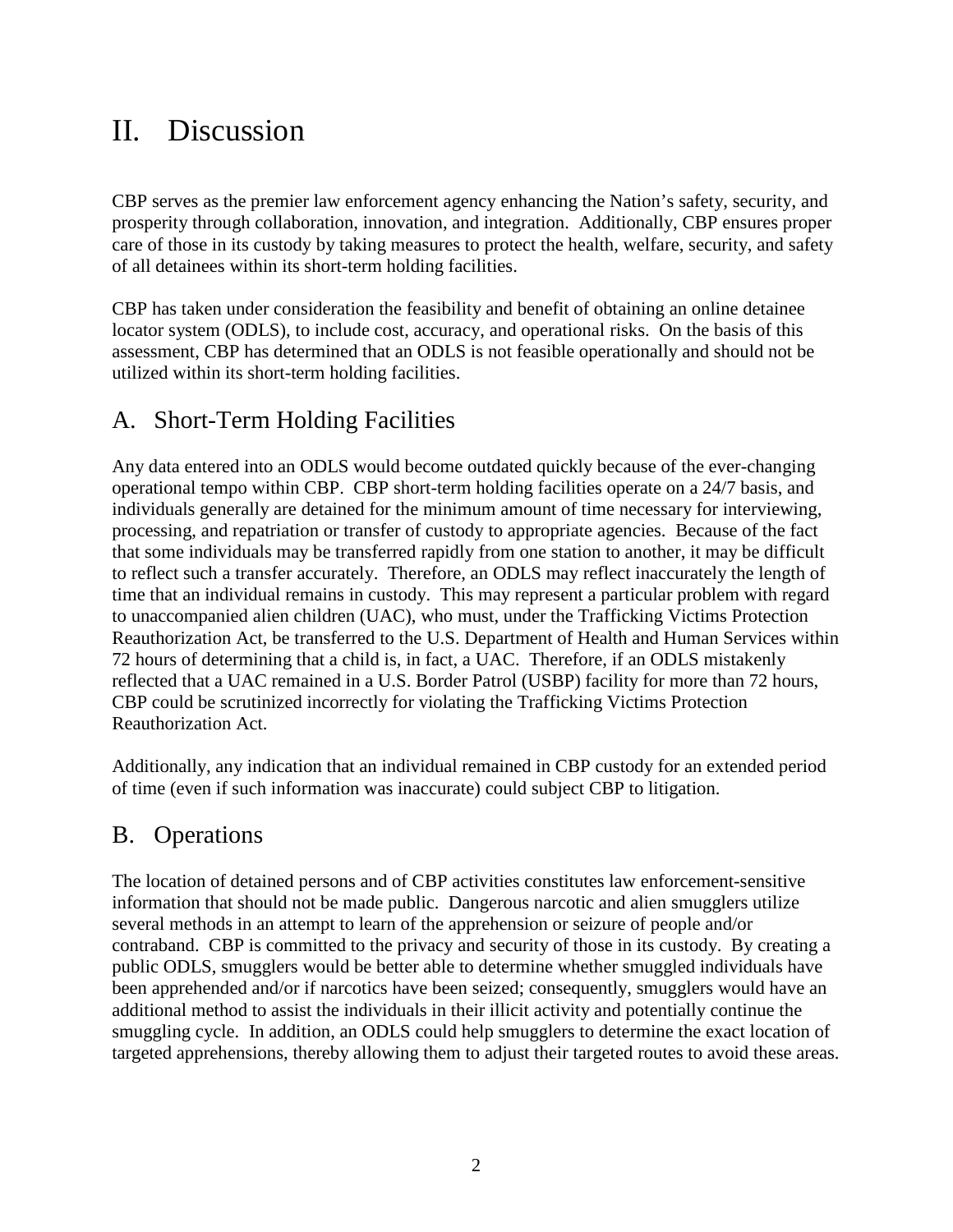For example, Station A apprehended 30 illegal aliens, and because of what smugglers have learned through the ODLS, they know that all the processing is done in Station B. Therefore, they would rather cross narcotics in Station B because agents are concentrating on processing.

The short-term nature of CBP detention entails either processing the subject, administratively or criminally, or waiting for the subject to be transferred from the station. CBP does not allow for relatives or other people to come and visit aliens while they are being processed or held at a station. Therefore, members of the public generally will not have a legitimate reason to locate these individuals (in contrast to U.S. Immigration and Customs Enforcement's (ICE) ODLS, in which an individual may want to know the location of his or her family member, or attorneys may need to learn the location of their clients, for purposes of preparing for an immigration hearing).

#### <span id="page-6-0"></span>C. Cost Feasibility

In addition to the time and additional personnel needed to operate an ODLS, the cumulative costs associated with developing and maintaining the system within CBP would be substantial. The table below reflects the FY 2017 actual cost and the FY 2018 through FY 2020 projected costs for operations and maintenance support of the ICE ODLS only.

| ODLS                               | <b>FY 2017</b> | <b>FY 2018</b> | <b>FY 2019</b> | <b>FY 2020</b> |
|------------------------------------|----------------|----------------|----------------|----------------|
| Operations and maintenance support | \$362,000      | \$369,000      | \$377,000      | \$371,000      |

CBP has not completed an analysis to determine the costs that would incur to provide ODLS. CBP's cost would be similar to the costs incurred by ICE because of the need to provide a CBP interface to the ICE system.

#### <span id="page-6-1"></span>D. Alternate Internal System Already in Place

USBP's e3 Detention Module is an internal system that captures all custodial actions and transportation for all detainees. It provides subject tracking capabilities from point of arrest to release. The module facilitates ease-of-detention management operations through transfer manifest creation, as well as detainee care documentation. A search via e3DM allows agents to locate any subject down to the cell number if needed for emergency purposes. This system can be updated to meet any compliance actions and/or to capture best practices. Therefore, an ODLS largely would duplicate these capabilities for agents.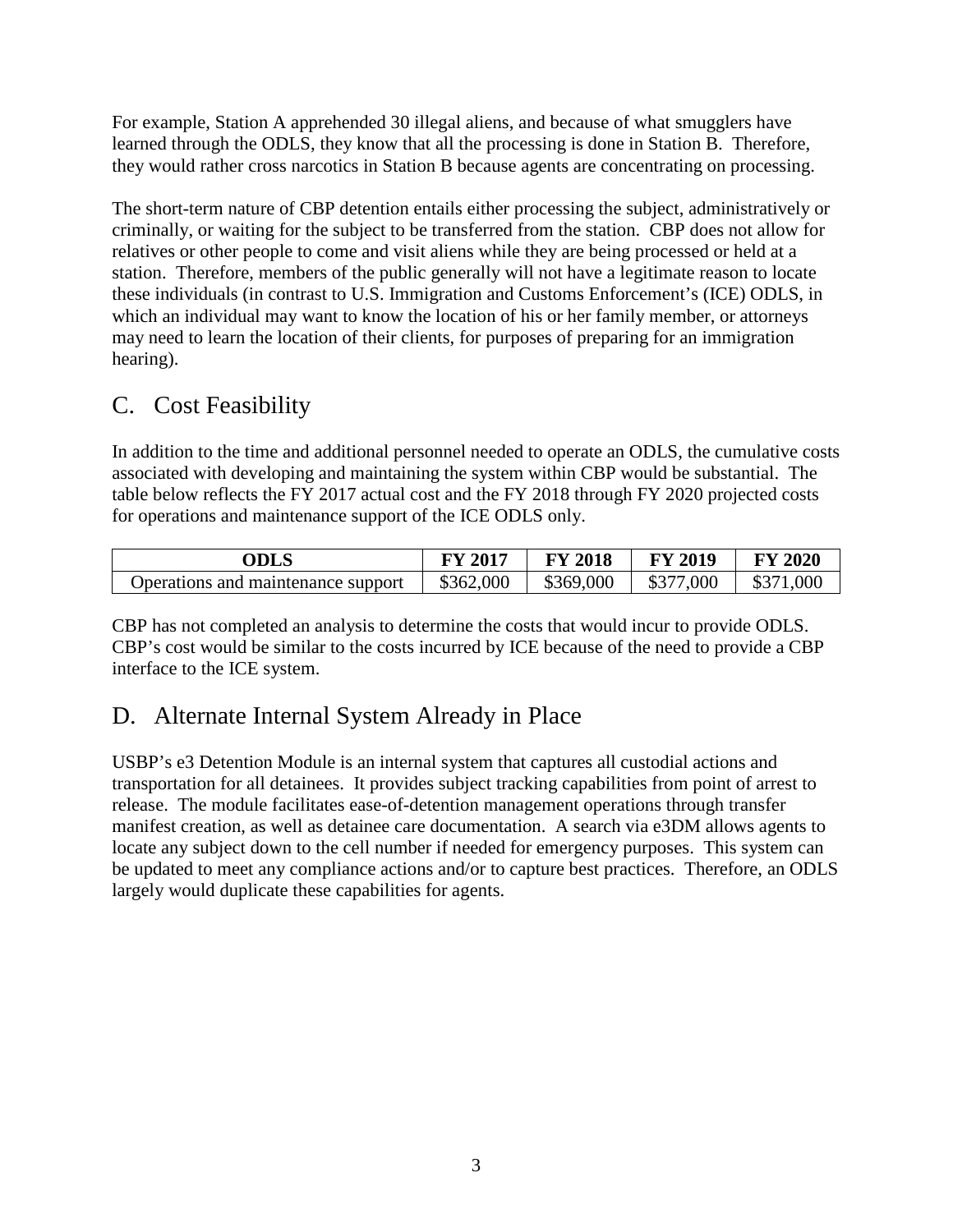#### <span id="page-7-0"></span>III. Conclusion

CBP treats all individuals with respect, dignity, and in a professional manner. CBP also recognizes its responsibility for the safety of individuals in its holding facilities. CBP executes the mission to secure the Nation's border, while also being good stewards of taxpayer dollars. CBP remains committed to a safe and secure atmosphere within its short-term hold rooms, and utilizes existing databases to track the period of time that each individual is in CBP custody.

In reviewing CBP's unique operational environment and its current best practices, CBP has determined that an ODLS would not be operationally feasible nor would it provide enough benefit, and it likely would be an inefficient use of funding.